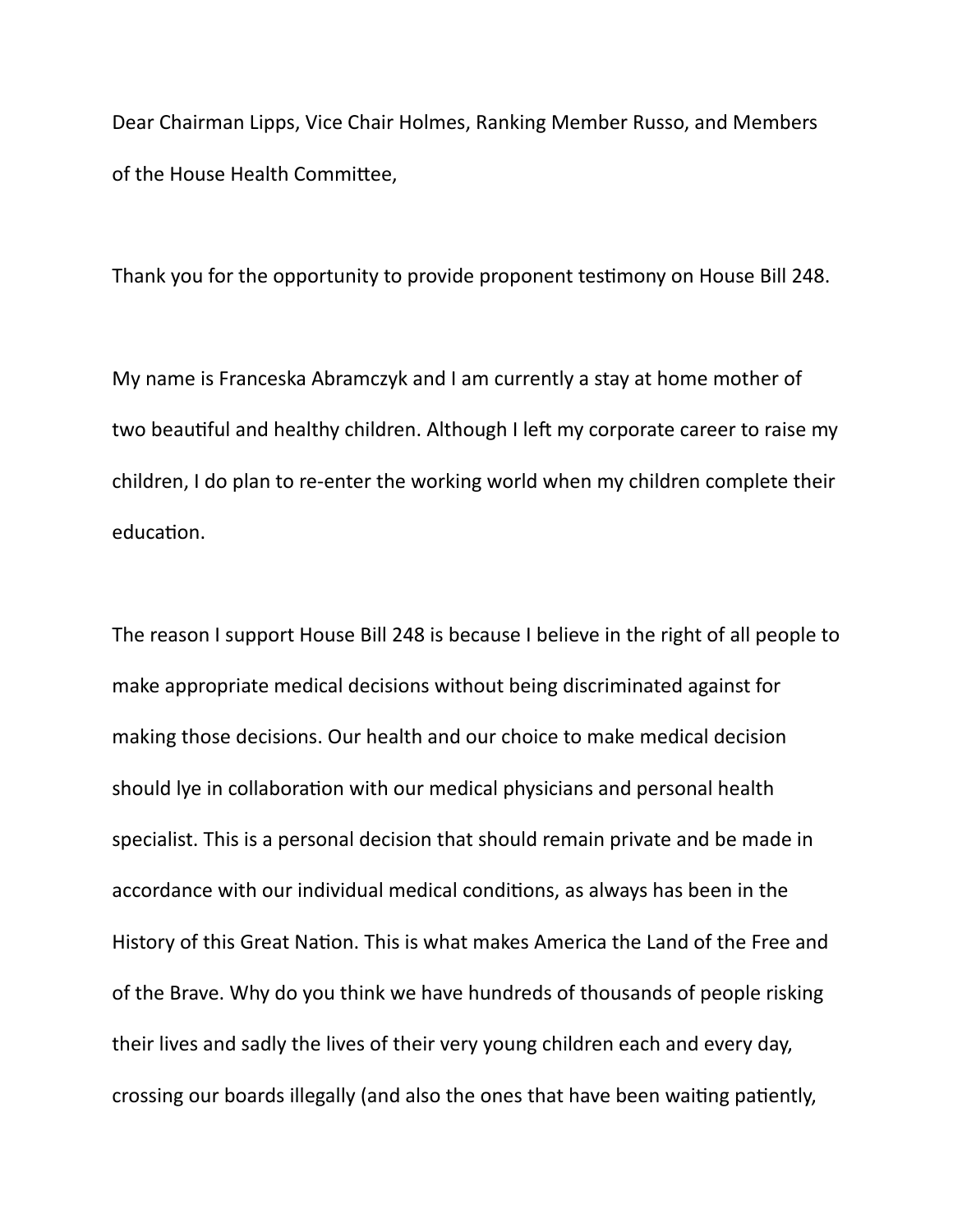doing the right thing to get into our country)? They are here to be FREE. The same reason my family came here (legally) many years ago. We strived and suffered through unimaginable circumstance in order to have the ability to make our own choices without discrimination, or fear of job loss or not being able to send our children to school. You took an oath to represent the people and the people are speaking and asking you to NOT discriminate against our God given right to our own bodily autonomy and Religious Freedom. This is what our country stands for!

We should never be persuaded or coerced into any medical treatment, including the Covid-19 vaccines, especially when they are only in EUA currently. People have different medical situations. Only a doctor and his/her patient can make medical decisions together.

These need to be private decisions. Please allow us the right to make our own decisions, as we have always done in the past. Our constitutional rights are not suspended even in an emergency situation. You took an oath to this constitution and we would appreciate it if you would uphold your oath and hear the people. A new virus (of which there are always viruses we live with) cannot and should not change our entire life, disseminate our liberties and the Constitution and take away our Patient Bill of Rights.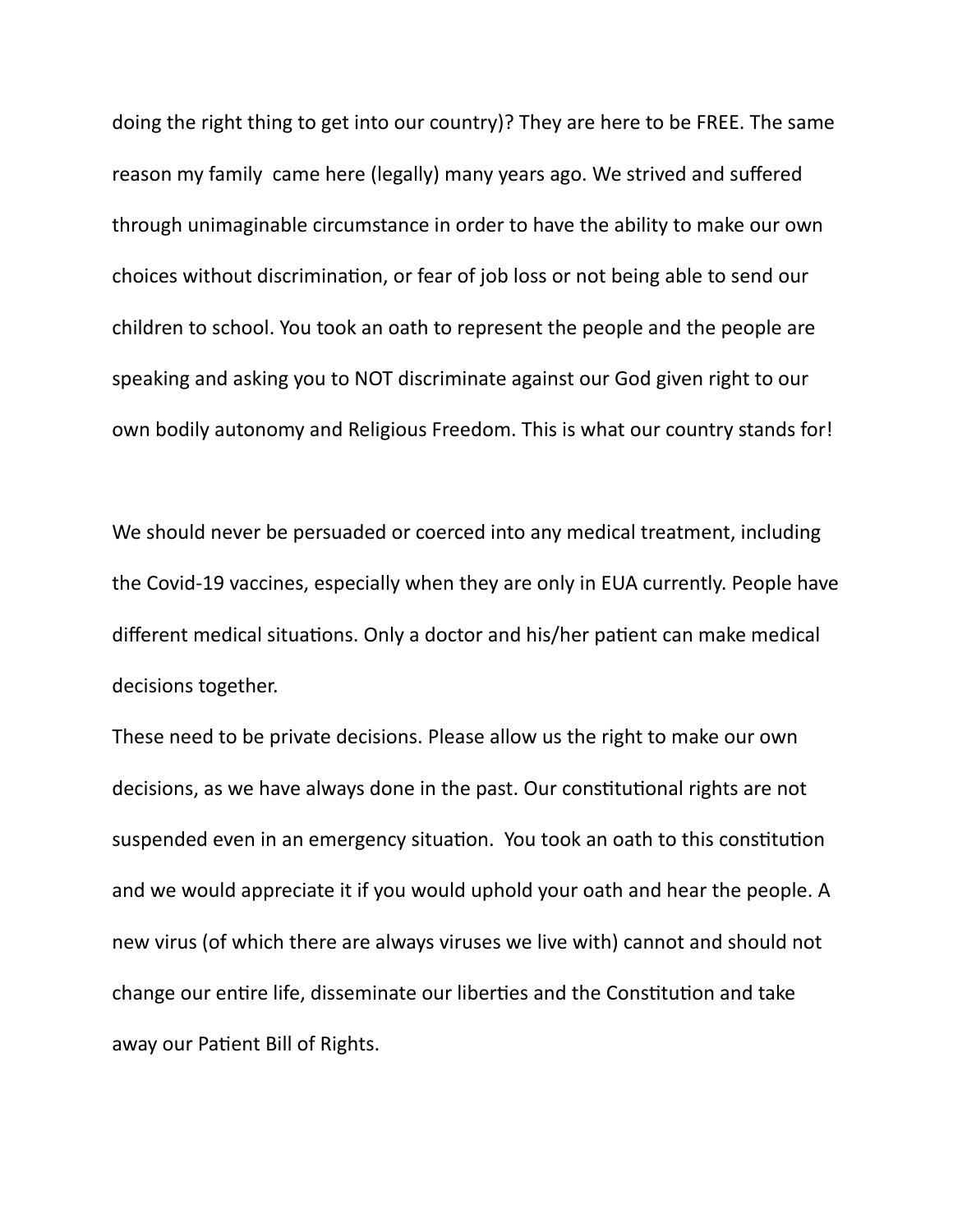I am NOT an anti-vaxer. My entire family has been vaccinated on schedule. I have always supported vaccines. However the government should not tie vaccinations to other privileges. It's it outrageous to even suggest a vaccine passport in the 21st century. We have Medical Rights in this country that need to be upheld and I am humbly asking you to continue to support those rights.

Taking our right to medical freedom and bodily autonomy will do nothing to unite this country but only further the divide. The governors lottery is appalling and disgusting to say the least.

AS you may or may not be aware, the latest CDC data shows, reported to VAERS (Vaccine Adverse Events Reporting System) 227,805 reports of adverse events following Covid-19 vaccination, including 4,201 deaths and 18,528 serious injuries between Dec 14, 2020 and May 14, 2021. These numbers are terrifying and they only increase daily and weekly. By the CDC's own words, only approximately 1% of adverse events are reported. So that only tells me that these date points are much, much higher.

In the past, before a vaccine was FDA Approved (of which the Covid-19 is not and is only EUA approved currently) would undergo up to 10 years of testing. There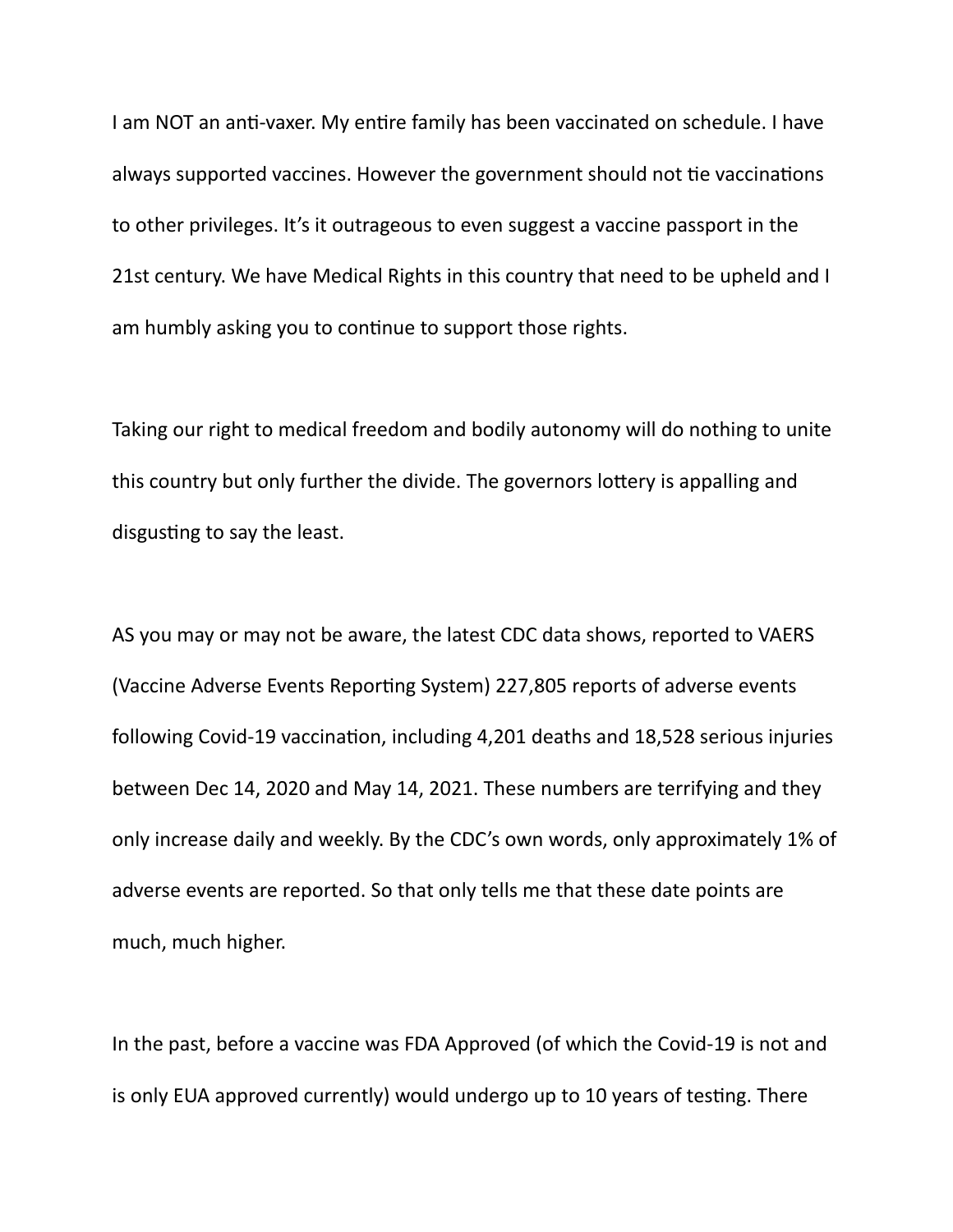was an inadequate testing period for something is now become very controversial. People have a right to be weary and concerned. It is not everyday, or ever, that the population as a whole has been mandated or demand to inject our bodies, and now, sadly our Childrens bodies (that are still developing and growing), with something we do not know the long term side effects for. This is completely insane to me. It makes us feel like human guinea pigs!

As you know, informed consent is required for any medical experiment or procedure and this includes the Covid-19 injection. More so when something is only approved for EUA status. It is clearly stated that individuals have the right to except or decline. Are you now going to vote against established law that has been in place for centuries? This would be working against the Law and The Nuremberg code for medical ethics standards and patient comprehension for informed consent.

Are you aware that according to VAERS, the total deaths recorded due to vaccines in 2019 was 203, in 2018 was 119 and 2017 was 85? Since December 2020 through May 14, 2021 the total number of deaths recorded is **4,201!** We have had more deaths with this experimental vaccine within roughly 4 1/2 months, than all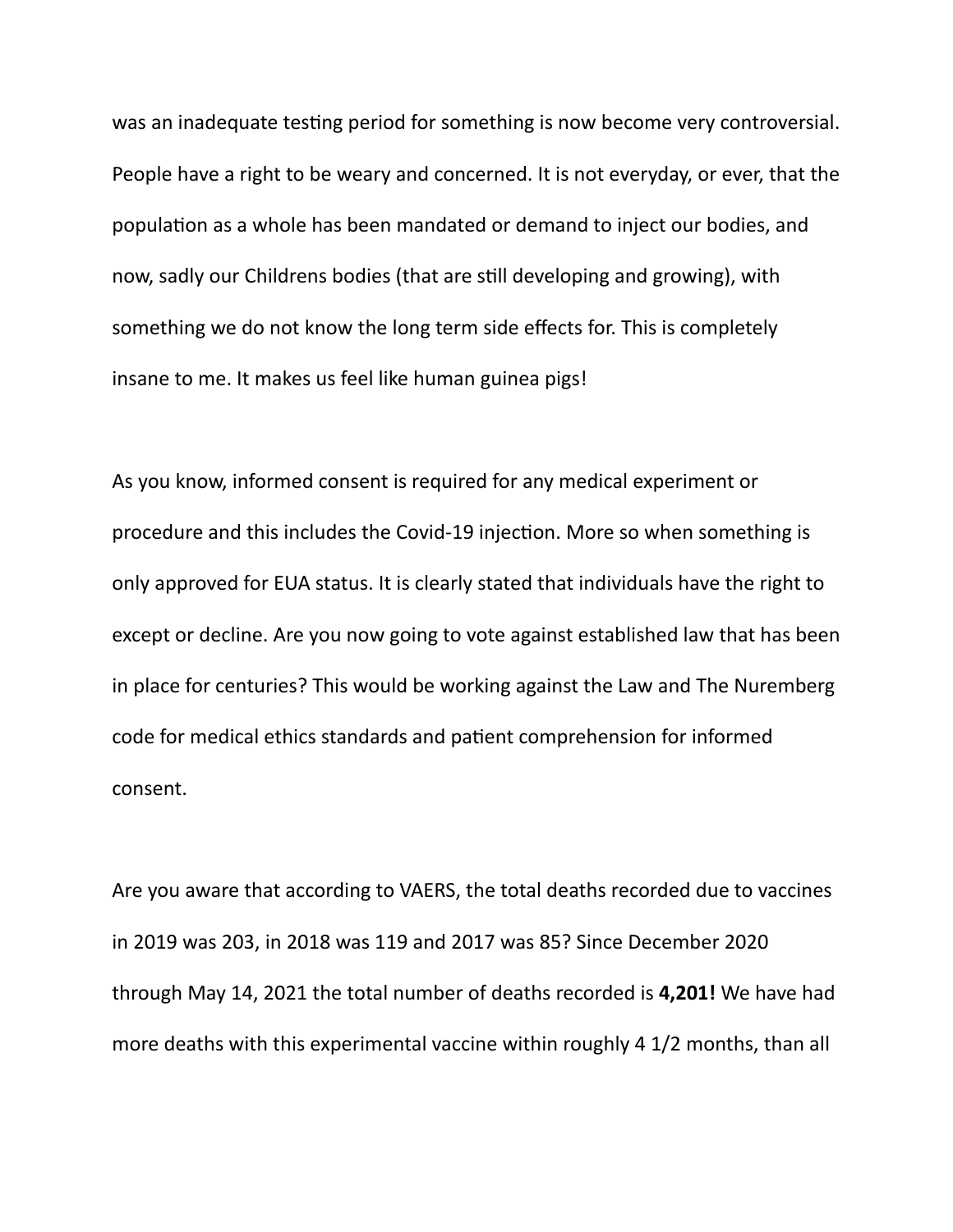the vaccines currently available for the 15 year period between 1997-2013. Plus over 1,000 heart attacks and over 8 thousand hospitalizations.

In 1986, 45 Million people were vaccinated for the Swine Flu, sadly 15 of those individuals died. The program was immediately halted because it was considered too risky. If you support vaccine mandates for which medical professionals, as well as the vaccine manufactures are NOT liable, you will be complicit in these injuries and deaths. How many people have to be injured and die or be permanently disabled before we stop this and allow informed consent and the Right of the Individual to make that choice?

The CDC is now investigating dozens of reports of Heart Inflammation in teenagers and young adults. **What are we doing to our children?** It has been statically proven that children, by and large, are not adversely effected by this virus. Then there is the issue with the Blood Clots! I can go on and on. Please take the time, if you have not so already and do your own research. Anyone can and should pull the numbers I reference above. It's truly frightening! I do not even recognize our country at this time. Where are we headed if we cannot, at minimum have freedom over our own bodies?